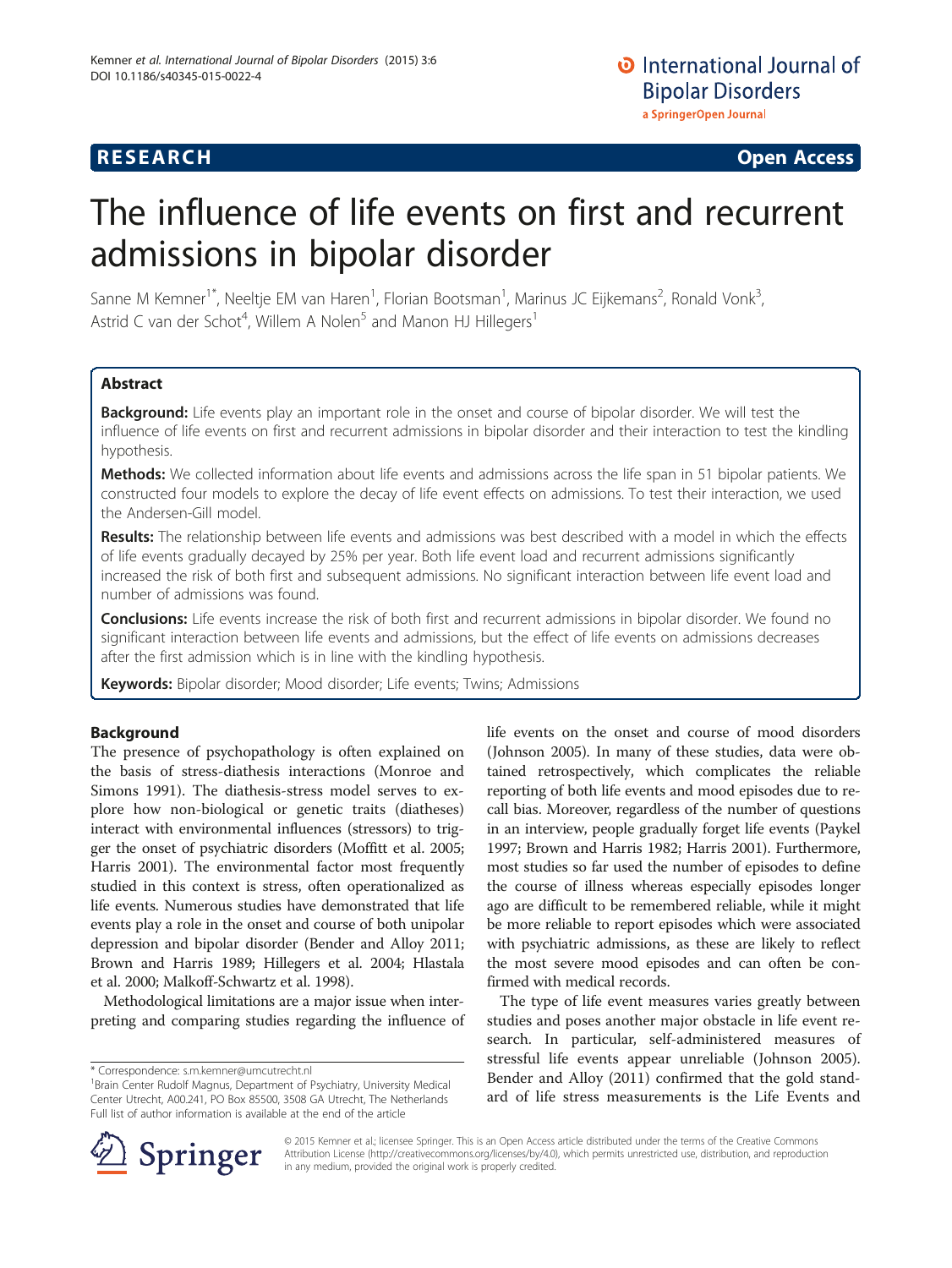Difficulties Schedule (LEDS) (Brown and Harris [1978](#page-7-0)). The LEDS provides the opportunity to categorize, date and rate both positive and negative life events. Furthermore, in contrast to life event questionnaires, the LEDS interview includes both major and minor types of stress, making it more suitable for testing the kindling hypothesis where life events play a greater role in the onset of initial episodes than in subsequent later episodes, which can even occur more or less spontaneously (Post [1992](#page-7-0)). The kindling model was originally described as the electrical kindling in relation to epilepsy where after many repetitions of kindled seizures 'spontaneity' occurs, i.e. seizures develop in the absence of external stimulation (Pinel [1981;](#page-7-0) Wada et al. [1974](#page-7-0)). Interestingly, several studies have demonstrated that a history of episodes is a significant risk factor for future recurrences in mood disorders (Judd et al. [2008](#page-7-0); Keller et al. [1983](#page-7-0); Perlis et al. [2006](#page-7-0)). In bipolar disorder, several studies report that after the first admission, 50% to 75% of patients have a recurrence within 4 to 5 years (Bromet et al. [2005](#page-7-0); Leverich et al. [2001\)](#page-7-0).

So far, research on the kindling hypothesis has mainly focused on unipolar depression and a majority of studies indeed found supportive evidence (Bender and Alloy [2011\)](#page-7-0). However, studies in bipolar disorder are limited and findings are inconsistent. Bender and Alloy [\(2011](#page-7-0)) integrated the current literature and showed that about half the studies failed to find evidence for the kindling hypothesis in bipolar disorder. Crucially, LEDS interview-based studies all failed to find such evidence (Dienes et al. [2006](#page-7-0); Hammen and Gitlin [1997;](#page-7-0) Hlastala et al. [2000](#page-7-0); Swendsen et al. [1995](#page-7-0)). However, they did establish significant associations between the onset and course of bipolar disorder and life events.

In an ongoing naturalistic longitudinal twin study on bipolar disorder, we obtained detailed life event information throughout the life span by using the LEDS and were able to look for possible associations with first and recurrent admissions. Our aims are (1) to assess the influence of the effect of life events on first and recurrent admissions; (2) to assess the influence of prior admissions on the risk of subsequent admissions; and (3) to test the interaction between life event load and number of admissions (i.e. as indication for a kindling effect) in those twins with bipolar disorder.

# Methods

# Sample

We conducted a secondary analysis with three *a priori* questions within an ongoing study among twins (affected twin pairs,  $n = 51$ ; healthy control twin pairs,  $n = 35$ ) with bipolar disorder at the University Medical Center Utrecht (UMCU), The Netherlands. Of this cohort, all 51 twins with bipolar disorder (bipolar I disorder,  $n = 37$ ; bipolar II disorder,  $n = 14$ ) were included in the current

study. The design of the study and the recruitment of the bipolar twin pairs have been described in detail elsewhere (Van der Schot et al. [2009;](#page-7-0) Vonk et al. [2007\)](#page-7-0). All participants were enrolled between 2001 and 2006. There were no restrictions on duration or stage of illness for inclusion in the study, and all patients were treated naturalistically.

Demographic information is displayed in Table [1](#page-2-0). All diagnoses were confirmed with the Structured Clinical Interview for DSM-IV (First et al. [1996\)](#page-7-0) and the Structured Interview for DSM-IV Personality (Pfohl et al. [1997](#page-7-0)). Hospitalizations were confirmed through available medical records. Current mood state was assessed using the Young Mania Rating Scale (YMRS; (Young et al. [1978](#page-7-0))) and the Inventory for Depressive Symptomatology (IDS; (Rush et al. [1996\)](#page-7-0)). At the time of the study, all patients were euthymic with a YMRS score of 4 or less and an IDS score of 12 or less.

The study was approved by the medical ethics review board of the University Medical Center Utrecht, and all participants gave written informed consent after full explanation of the study aims and procedures.

# Life event measures

All subjects included in the current study were interviewed with the investigator-based Bedford College LEDS (Brown and Harris [1978](#page-7-0), [1989\)](#page-7-0). The LEDS is a semistructured interview for assessing life events and longterm difficulties in adults. It collects detailed information about the event itself, the timing of its occurrence (date) and relevant contextual information for each event. Each event is categorized into one of ten domains, consisting of education, work, reproduction, housing, money/possessions, crime/legal, health, marital/partner, other relationships and miscellaneous/death. Based on the contextual information, the threat for each event is rated via standardized rating procedures. The threat score represents the severity of the event, ranging from mild (1) to severe (4), hereby differentiating between mild life events and more stressful life events. The contextual threat is conceptualized as: 'What most people would be expected to feel about an event in a particular set of circumstances and biography, taking no account of what the respondent says either about his or her reaction or about any psychiatric or physical symptoms that followed it' (Brown and Harris [1989](#page-7-0)). Several studies have supported the reliability (e.g. interrater) and validity (e.g. multiple informant) of the LEDS in adults exhibiting a variety of psychiatric symptoms (Brown and Harris [1978, 1989;](#page-7-0) Ormel et al. [2001\)](#page-7-0).

Only events occurring from the age of 5 years were included. All severe events were defined by the extent they were related to the bipolar disorder and to what extent they were dependent on the respondents' own behaviour.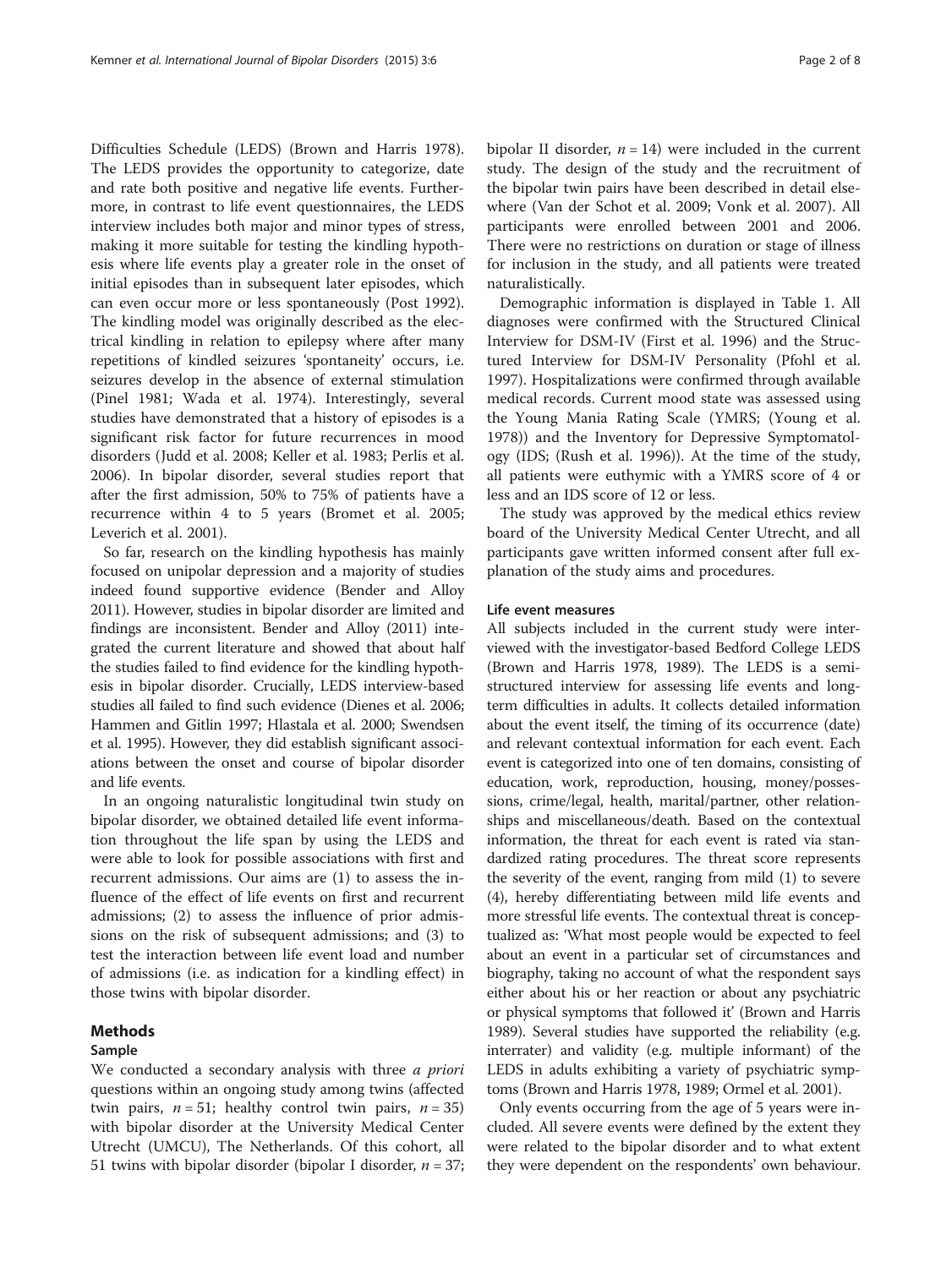# <span id="page-2-0"></span>Table 1 Demographics

|                                                   | <b>Total</b>   | Bipolar disorder type I | Bipolar disorder type II |
|---------------------------------------------------|----------------|-------------------------|--------------------------|
| n                                                 | 51             | 37                      | 14                       |
| Female/male (n)                                   | 33/18          | 25/12                   | 8/6                      |
| Age at LEDS interview, M (SD)                     | 40.49 (9.52)   | 39.51 (8.71)            | 43.07 (11.33)            |
| Age at onset of the first bipolar episode, M (SD) | 28.20 (9.16)   | 26.19 (6.94)            | 33.50 (12.16)            |
| Age at onset of the first symptoms (all), M (SD)  | 26.08 (8.85)   | 25.27 (6.82)            | 28.21 (12.86)            |
| Age at onset of treatment, M (SD)                 | 27.72 (9.03)   | 26.41 (7.71)            | 31.46 (11.59)            |
| Comorbid disorder (1, 2 or 3), n(%)               | 11 (22%)       | 8 (22%)                 | 3(21%)                   |
| Psychotic symptoms lifetime, n(%)                 | 26 (51%)       | 24 (65%)                | 2(14%)                   |
| Hospitalized group                                |                |                         |                          |
| Hospitalized patients, $n\ll 0$                   | 35 (69%)       | 31 (84%)                | 4 (29%)                  |
| Number of admissions, M (SD)                      | 3.06(2.45)     | 2.93(2.11)              | 4.00(4.69)               |
| Age at first admission, M (SD)                    | 27.91 (7.86)   | 26.61(6.4)              | 38 (11.83)               |
| Type of episode at first admission (n)            |                |                         |                          |
| Mania                                             | 15             | 15                      | 0                        |
| Depression                                        | 12             | 9                       | 3                        |
| Psychosis                                         | 6              | 6                       | 0                        |
| Others                                            | $\overline{2}$ |                         |                          |

To determine relatedness to the disorder, each severe event was rated on a three-point scale: 1) not related to psychopathology; 2) possibly related to psychopathology; or 3) clearly related to psychopathology. Only events with score 1 were included for further analyses. To determine if life events occurred independent of will or influence of the respondents' own behaviour, each severe event was rated on a seven-point scale: 1) completely independent; 2) nearly independent; 3) possible influence, however, very unlikely; 4) physical illness; 5) cooperation or agreement with external situation; 6) likely neglect or carelessness; and 7) intentional choice. Events rating 1 to 5 were included for further analyses. Each life event was dated per year. Age was then calculated for each event.

All interviewers and raters were trained by MH, who was trained by G.W. Brown and T.O. Harris, who developed the LEDS. The interviews were conducted at the participant's home or at the UMCU. Events were rated by two independent raters who had not been involved in the interviews. A panel consisting of the four raters (including SK and MH) reached consensus on the events that raised rating problems.

# Statistical analysis

#### Life event load

Life event load represents the sum of the threat scores of the life events occurring in each year.

We calculated three different life event load measures: (1) cumulative load (CL), i.e. the life event load at a particular point in time (year Y) calculated as the sum of the life event load in year  $Y$  and all preceding years;  $(2)$ 

cumulative load excluding events possibly or clearly related to the bipolar disorder (CL-NoBP); and (3) cumulative load including only independent events, thus excluding events possibly or clearly dependent on the respondents' own behaviour (CL-I).

Next, the life event load before the first or since the last admission was calculated. After each admission, life event load was reset to zero and was calculated as described above. The cumulative life event load in the year preceding the admission was used for analysis.

#### Decay model

Previous studies showed a decay effect, implying that the presumed effect of life events diminishes over time, e.g. the death of a close relative that occurred 3 or 4 years before admission has less impact compared to the same event 1 year before admission (Hillegers et al. [2004\)](#page-7-0). We will investigate which decay model statistically fits the data best. To explore the degree to which the effect of life events diminishes over time, a time-specific life event load variable was calculated for every year and subjected to an exponential decay function. We tested four models; in model I, we tested the purely cumulative effect, and in models II to IV, the decay function implied a 25%, 50% and 75% loss of effect per year, respectively. The decay function yielding the best model fit (−2× loglikelihood) will be used for all further analysis.

### Andersen-Gill model

The Andersen-Gill model (A-G model), an extension of the standard Cox proportional hazard model for recurrent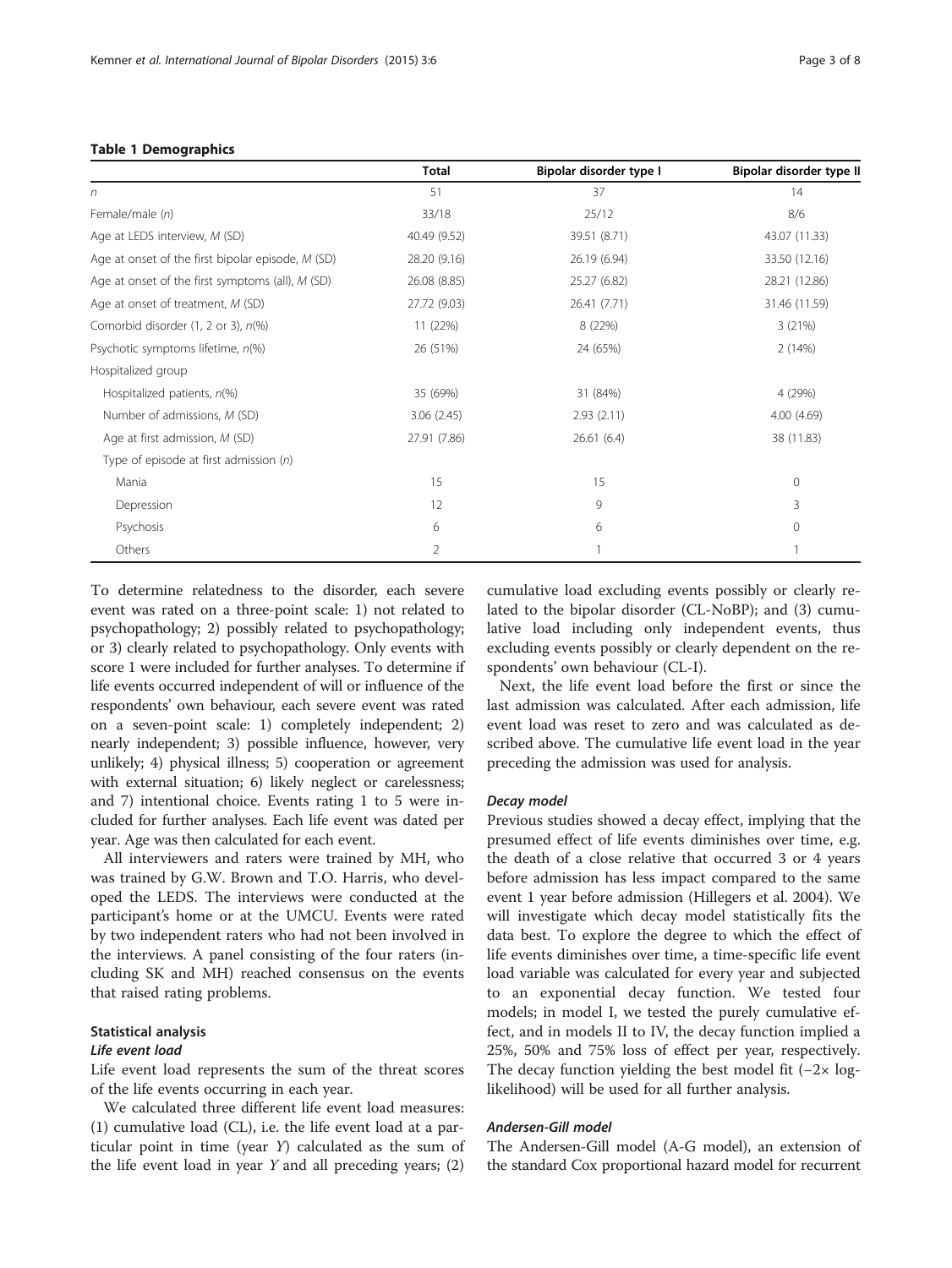<span id="page-3-0"></span>events, accommodates censored data and time-dependent covariates (Fleming and Harrington [1991;](#page-7-0) Therneau and Grambsch [2000\)](#page-7-0).

Data for the A-G model are structured such that for each individual, intervals at risk are defined by variables describing the start and end times of each year of age. An event variable is coded as '1' for admission and '0' for no admission.

The A-G approach follows the usual assumption of the Cox model that the hazard or risk ratio is proportional over time and more specifically that the risk of being admitted is unaffected by earlier admissions. Time-dependent covariates, such as the cumulative load of life events or the number of previous admissions, may be used to relax the latter assumption. The hazard ratio represents the proportionate change in the 'admission' rate due to a unit change in the respective covariate, in this case the cumulative life event load.

# Andersen-Gill model: interaction effect

The presence of an interaction effect will be tested by integrating an interaction function in the A-G model, testing the effect of the interaction between the number of admissions and the cumulative load between the admissions in the best-fitted decay model, also known as a kindling effect (Post [1992](#page-7-0)).

#### Results

The general characteristics of our sample are shown in Table [1.](#page-2-0) At least one admission had occurred for 35 of the 51 bipolar patients, with a maximum of 11 admissions in two patients. Figure 1 and Table [2](#page-4-0) display the number and polarity for all admissions.

# Influence of life event effect on first and recurrent admissions

The relationship between life event load and admission (irrespective of the number of admissions) is depicted in Table [3.](#page-4-0) The exponentiated linear coefficients from the A-G model are interpreted as risk ratios relating the

magnitude of a covariate (or multiple covariates) to admission. Positive coefficients indicate increased hazard for admission ('1' vs '0'). Figure [2](#page-5-0) illustrates the cumulative life event load over time and the cumulative life event load between the admissions.

Independent of the model employed (cumulative, 25%, 50% or 75% decay), the life event load was significantly associated with an increased risk of hospitalization per unit life event load. Adjustment for age and gender did not change the life event risk ratios. According to the log-likelihood, indicating the quality of fit, the decay model in which the life event load accumulates and at the same time decreases with a function of 25% with every subsequent year (model II) was most in agreement with the observed data. Therefore, all further analyses will be done under model II.

Table [4](#page-5-0) displays the results of the A-G model with the three different types of load between the admissions: CL, CL-NoRP and CL-I.

All coefficients for both life event load and number of admissions are positive and significant. Positive effect of all types of life event load indicates that the risk of getting admitted grows with an increasing life event load. This effect is independent of the type of life event load.

The A-G model with lifetime cumulative load and number of admissions shows a positive and significant risk ratio for both the lifetime load (coef = .0985,  $SE = .0166$ ,  $p < .001$ ) and number of admissions (coef = .4597, SE = .0892,  $p < .001$ ), indicating that in addition to the cumulative load between the admissions, the lifetime cumulative load also contributes to the risk of getting admitted.

# Effect of number of previous admissions on admissions

The positive and significant coefficient of the number of admissions on the risk of getting admitted implies an increase in the chance of getting admitted with each subsequent admission.

Interaction between life event load and number of admissions The interaction effect between the cumulative load between admissions in model II (with 25% decay) and

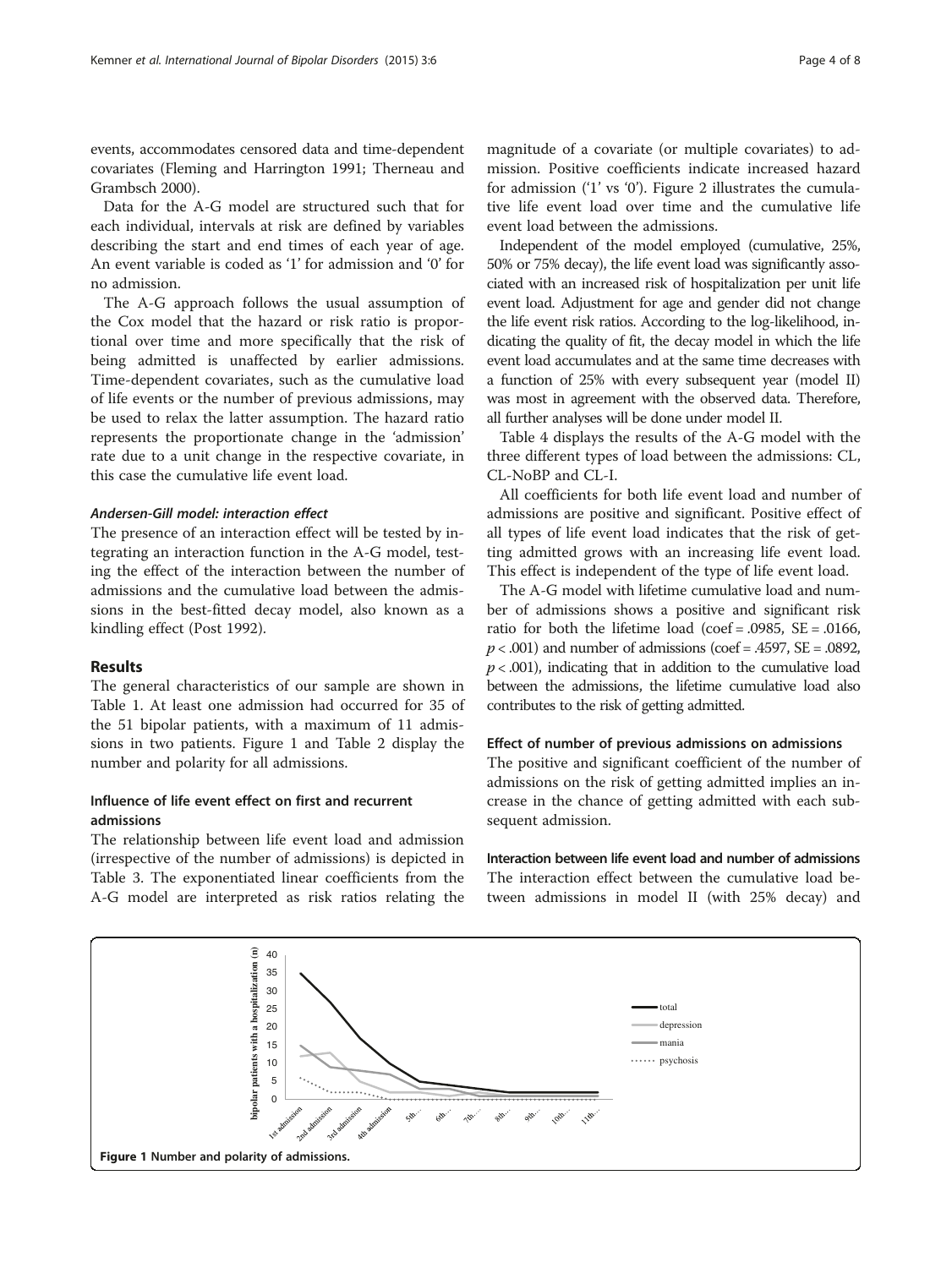<span id="page-4-0"></span>Table 2 Number of admissions

| <b>Total number of admissions</b> | $N$ (total = 51) |
|-----------------------------------|------------------|
| $\Omega$                          | 16               |
|                                   | 8                |
| $\mathfrak{D}$                    | 10               |
| 3                                 | 7                |
| 4                                 | 5                |
| 5                                 |                  |
| 6                                 |                  |
| 7                                 |                  |
|                                   | $\mathcal{P}$    |

number of admissions did not reach significance, indicating that the effect of cumulative load on the risk of admission does not change with subsequent admissions. However, the influence of life events on first admissions is higher compared with the influence of life events after on readmissions, suggesting a shift in the effect of life events between the first and subsequent admissions.

Results did not change when excluding the concordant co-twins from the sample. Also, neither age, age of onset of the first bipolar episode, age of first admission nor gender affected any of the above findings.

## **Discussion**

Our main finding is that an increased life event load, taking into account the number and threat of life events, impacts both first and recurrent admissions in bipolar patients. This has also been found in previous studies (Bender and Alloy [2011;](#page-7-0) Hunt et al. [1992;](#page-7-0) Kessing et al. [1998](#page-7-0), [2004](#page-7-0)), but it was hypothesized that this might be due to life events occurring as a consequence of the disease (Kessing et al. [2004](#page-7-0)). We now extended these previous findings by showing that the effect of life events on admissions did not change when events related to the disorder were excluded from the analyses. This suggests that the effect of life events is independent of life events occurring in relation to the disorder. We consider this robust influence of life events on first and recurrent admissions an important finding, as exposure and responses to life events are potentially modifiable. A better

Table 3 Relative risk of admission using four models of event effect decay

| Model      | Coefficient | Exp coefficient <sup>a</sup> | Log-likelihood<br>of fitted model | p       |
|------------|-------------|------------------------------|-----------------------------------|---------|
| Cumulative | .024        | 1.024                        | $-308.5503$                       | < 0.001 |
| 25% decay  | .134        | 1.143                        | $-293.5533^{b}$                   | < 0.01  |
| 50% decay  | .240        | 1.272                        | $-298.4862$                       | < 0.01  |
| 75% decay  | .452        | 1.572                        | $-306.3194$                       | < 0.01  |

<sup>a</sup>Exponentiated linear coefficients. <sup>b</sup>Lowest absolute log-likelihood of fitted model

understanding of how they impact the risk of being admitted may yield specific strategies for prevention and early intervention.

Our next finding was that the effect of the number of prior admissions on the risk of getting admitted was positive and significant, demonstrating that the risk increases with each admission. Several studies reported that after the first admission for bipolar disorder, 50% to 75% of patients relapse within 4 to 5 years (Bromet et al. [2005](#page-7-0); Leverich et al. [2001\)](#page-7-0). Our findings indicate that the risk of readmission increases as a function of the number of previous admissions. Given our finding that the risk of getting admitted is independent of events that are related to the disorder, such as admissions, the association between the number of previous admissions and increased risk of readmission might be interpreted as an indicator for illness severity. Moreover, this finding also suggests a possible kindling effect; previous admissions could trigger the next admission.

Finally, we found no significant interaction between life event load and the number of prior admissions on the risk to be readmitted, suggesting that the effect of life event load does not decrease as a function of subsequent admissions. However, we did find a stronger effect of life events on the first compared to subsequent admissions which does suggest a possible kindling effect. In this respect, it should however be realized that the kindling effect has mostly been found after the occurrence of five to seven episodes (Kendler et al. [2000](#page-7-0); Kendler and Gardner [2001;](#page-7-0) Slavich et al. [2011\)](#page-7-0) while we only looked at admissions and the average number of admissions lies between three and four in our sample. Previous studies using the LEDS in bipolar patients (Dienes et al. [2006;](#page-7-0) Swendsen et al. [1995](#page-7-0); Hammen and Gitlin [1997\)](#page-7-0) looking at episodes rather than admissions did not find evidence for either presence or absence of a kindling effect. This is in contrast with findings in unipolar depression, which might be explained by the more complex course of contrasting mood episodes (i.e. mania and depression) in bipolar disorder as compared with unipolar depression (only depression). Bipolar episodes can be manic, hypomanic, depressive or mixed, and it is possible that the influence of life events differs across these various episodes.

The effect of life events on admissions was best described by model II in which the influence of life events steadily accumulates (as one gets older, more life events occur) but at the same time gradually decays with 25% per year as time goes by (an event that has occurred years ago will no longer have the same impact as when it just happened). This decay model is in accordance with previous findings from our group in a sample of offspring of parents with bipolar disorder (Hillegers et al. [2004\)](#page-7-0). The decay model of 25% (Figure [3](#page-6-0)) best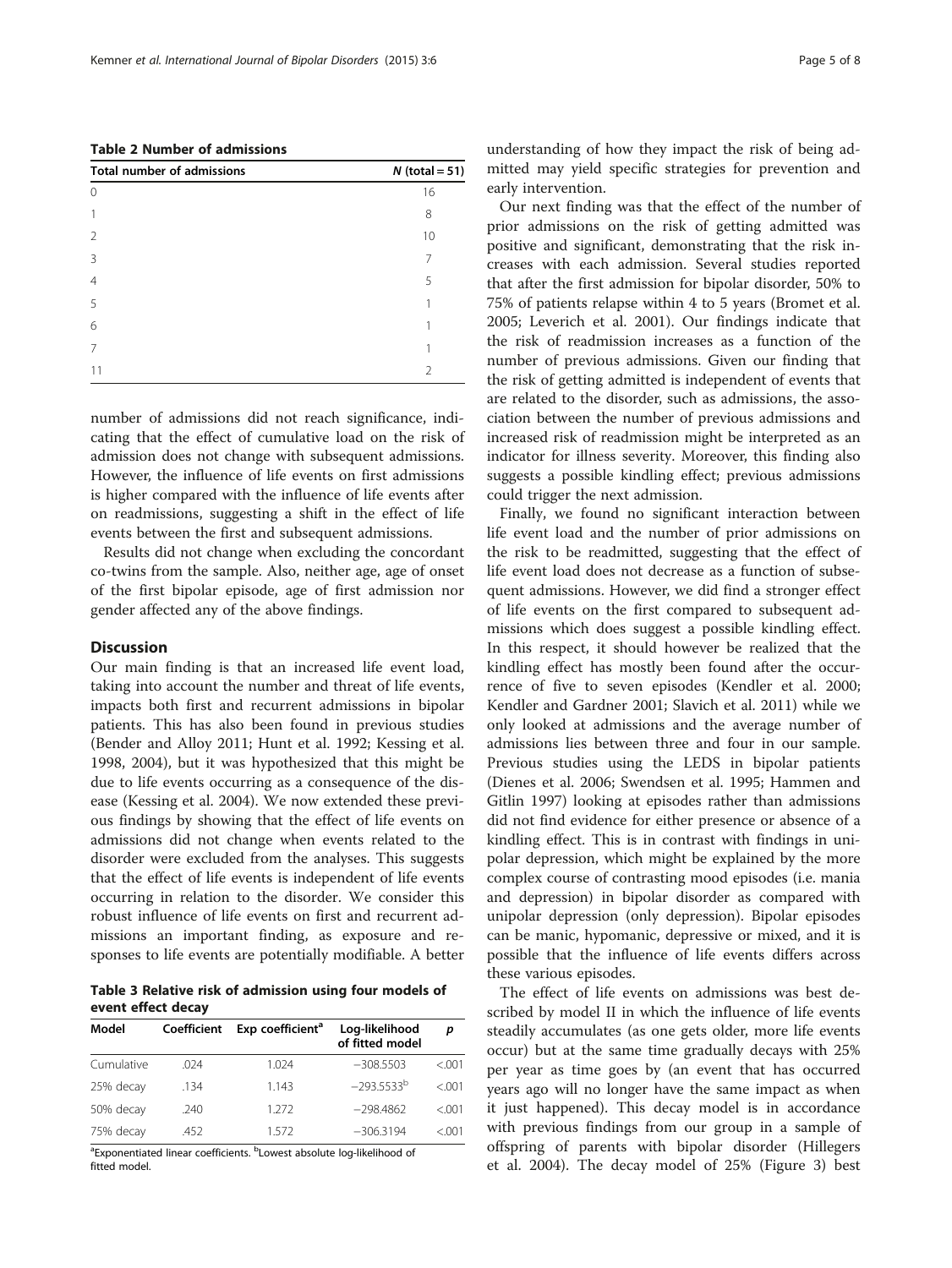<span id="page-5-0"></span>

explained the influence of stressful life events on the onset of mood disorders when compared to the purely cumulative model or models with 50% or 75% decay per year. The underlying mechanisms that cause this decay are not known; a possible explanation lies in the interaction of life stress with coping strategies and temperament. Coping responses influence the association between stress and the onset of mood episodes. Temperamental traits influence individual coping styles and modify the impact of stressful life events on mood episode onset (Compas et al. [2004](#page-7-0)).

There are several limitations that need to be taken into account when interpreting our findings. Firstly, methodological limitations are a major issue when interpreting and comparing studies regarding the influence of life events on the onset and course of mood disorders (Johnson [2005](#page-7-0)). In many of these studies, information on life events was obtained retrospectively with queries or (semi-) structured interviews, which complicates the reliable reporting due to recall bias. Regardless of the number of queries in an interview, people gradually forget life events (Paykel [1997](#page-7-0); Brown and Harris [1982](#page-7-0); Harris [2001](#page-7-0)). The average

|                                            | Coefficient | Exp coefficient <sup>a</sup> | SE (coef) | Robust SE <sup>b</sup> | z    | p       |
|--------------------------------------------|-------------|------------------------------|-----------|------------------------|------|---------|
| Type of cumulative load between admissions |             |                              |           |                        |      |         |
| <b>CL</b>                                  | .086        | 1.09                         | .019      | .021                   | 4.17 | < .001  |
| Number of admissions                       | .560        | 1.75                         | .064      | .093                   | 6.03 | < .001  |
| $CL-I$                                     | .093        | 1.10                         | .023      | .021                   | 4.35 | < .001  |
| Number of admissions                       | .577        | 1.78                         | .066      | .099                   | 5.81 | < 0.001 |
| CL-NoBP                                    | .085        | 1.09                         | .027      | .024                   | 3.59 | < .001  |
| Number of admissions                       | .603        | 1.83                         | .069      | .111                   | 5.43 | < 0.001 |
| Interaction effect                         |             |                              |           |                        |      |         |
| CL                                         | .071        | 1.07                         | .027      | .026                   | 2.79 | < .001  |
| Number of admissions                       | .513        | 1.67                         | .091      | .115                   | 4.47 | < .001  |
| $CL \times$ number of admissions           | .006        | 1.01                         | .009      | .008                   | 0.75 | .45     |
| $CL-I$                                     | .081        | 1.08                         | .030      | .023                   | 3.49 | < .001  |
| Number of admissions                       | .537        | 1.71                         | .091      | .118                   | 4.56 | < .001  |
| $CL$ -I $\times$ number of admissions      | .006        | 1.01                         | .009      | .010                   | 0.58 | .57     |
| CL-NoBP                                    | .053        | 1.05                         | .035      | .024                   | 2.25 | < 0.05  |
| Number of admissions                       | .510        | 1.67                         | .093      | .125                   | 4.07 | < .001  |
| $CL-NoBP \times number of admissions$      | .018        | 1.02                         | .012      | .015                   | 1.23 | .22     |

Table 4 Influence and interaction of types of cumulative load (25% decay), admissions and number of admissions

CL, cumulative load including all events; CL-I, cumulative load including only independent events; CL-NoBP, cumulative load excluding events related to the disorder. <sup>a</sup>Exponentiated coefficients, representing the hazard ratio. <sup>b</sup>Robust standard error (SE), corrected for the dependency of multiple times to event within the same subject.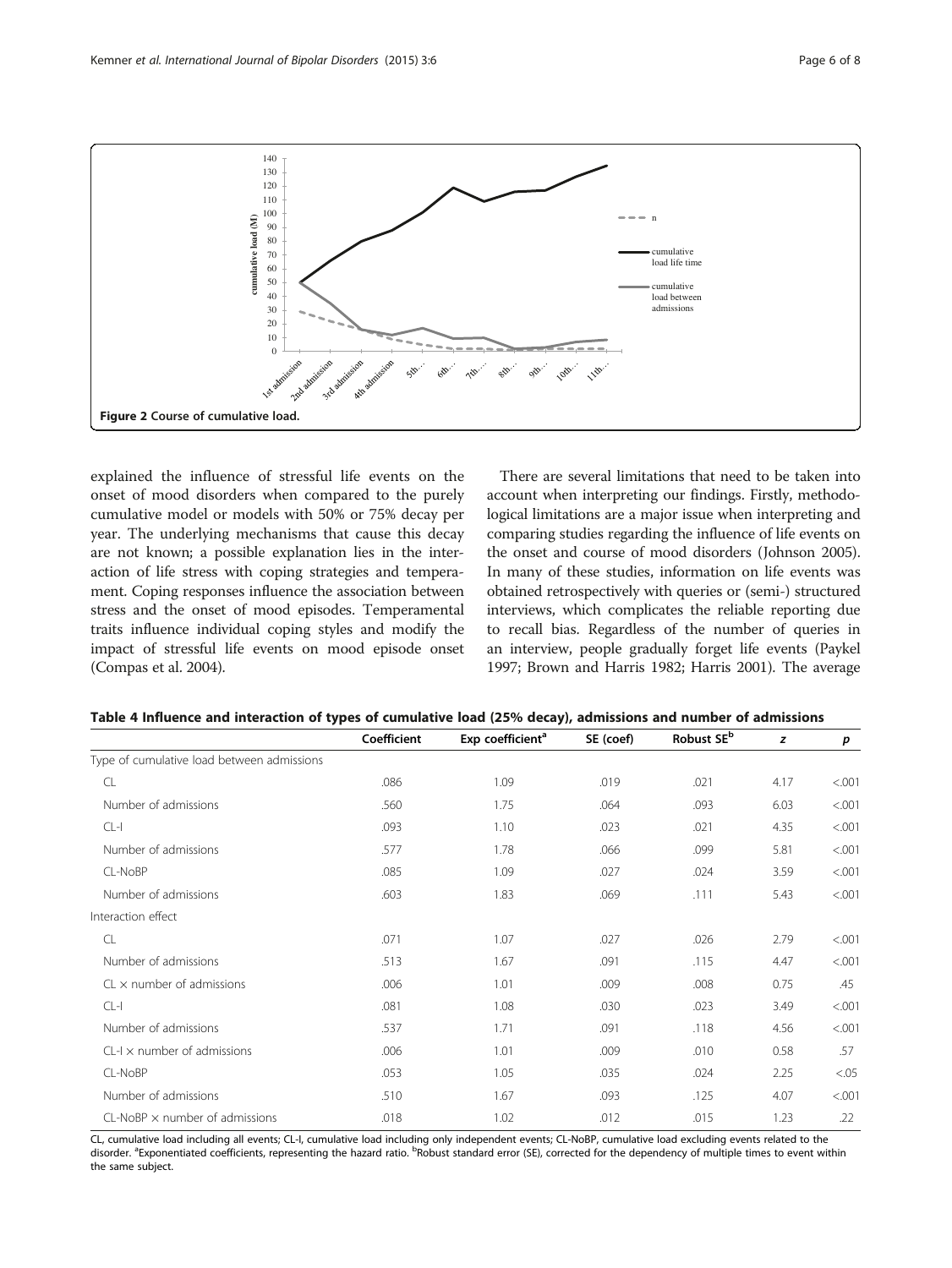<span id="page-6-0"></span>

participant in our sample had to report life events over a time span of 35 years. One could question the reliability of the LEDS when it is used retrospectively to collect lifetime life event data. Most studies restrict the reporting of life events to a 12-month period. However, the LEDS is probably more reliable compared to (retrospective) checklist inventories (Hillegers et al. [2004](#page-7-0); Ormel et al. [2001](#page-7-0)), as the LEDS minimizes recall bias; information is actively obtained in a very structured interview by detailed questions in ten domains. Furthermore, there is evidence that recall bias is more pronounced for minor events, suggesting that major life changes are under less influence of recall bias (Funch and Marshall [1984\)](#page-7-0).

Secondly, more than one admission could occur per year. It is not clear to what extent this influenced our results, since admissions occurring within 3 to 6 months after the first admission are associated with more subclinical affective symptoms and therefore could be due to the same bipolar episode (Bromet et al. [2005](#page-7-0)). Unfortunately, the data on life events was dated per year and did not allow us to conduct the analysis in more detail.

We made no distinction between admissions due to mania, depression or psychosis. However, as can be seen in Figure [1,](#page-3-0) the polarity of the admissions is equally divided across the number of admissions for manic and depressive episodes.

Our sample is drawn from a longitudinal twin study. Having participants in the sample that share their genes and environment to a large extent might influence the study results. However, excluding the bipolar co-twins  $(n = 8)$  resulting in only one twin per pair in the analysis  $(n = 43)$  did not change our findings.

Finally, although most analyses yielded significant results, we have a small sample size consisting of patients with bipolar I as well as bipolar II disorders. So far, most studies limit their sample to bipolar type I (Bender and

Alloy [2011\)](#page-7-0). The small sample size did not allow us to compare the two subtypes.

## Conclusions

Life events, taking into account the number and threat of life events, appeared to have an impact on both first and recurrent admissions in bipolar patients, and this effect appeared not be dependent on events related to the illness. In addition, the number of prior admissions was positively related to the risk of getting readmitted. Finally, we did not find an interaction between life events and admissions on the risk for readmission, although the effect of life events was stronger on first admissions compared to readmissions, which suggests a possible kindling effect.

### Abbreviations

A-G model: Andersen-Gill model; CL: cumulative load; CL-I: cumulative load including only events occurring independent of the respondents' own behaviour; CL-NoBP: cumulative load excluding all events occurring as a consequence of bipolar disorder; LEDS: Life Events and Difficulties Schedule.

#### Competing interests

MH has received grants from the Netherlands Organisation for Health Research and Development and the Brain and Behavior Research Foundation and has received speaker's fees from Astra Zeneca, Benecke, Shire and Lundbeck. WN has received grants from the Netherlands Organisation for Health Research and Development, the European Union, Astra Zeneca, GlaxoSmithKline and Wyeth, and has received honoraria/speaker's fees from Astra Zeneca and Lundbeck. The other authors report no competing interests.

#### Authors' contributions

SK carried out the data acquisition, data preparation and analyses, and drafted and edited the manuscript. NH participated in the design of the study and drafted the manuscript. FB carried out the data acquisition and data preparation and reviewed the manuscript. ME designed and carried out and assisted with statistical analysis. RV participated in the study design and data acquisition. AS participated in the study design and data acquisition. WA conceived the study and participated in its design and coordination. MHJH participated in the study design and drafted the manuscript. All authors read and approved the final manuscript.